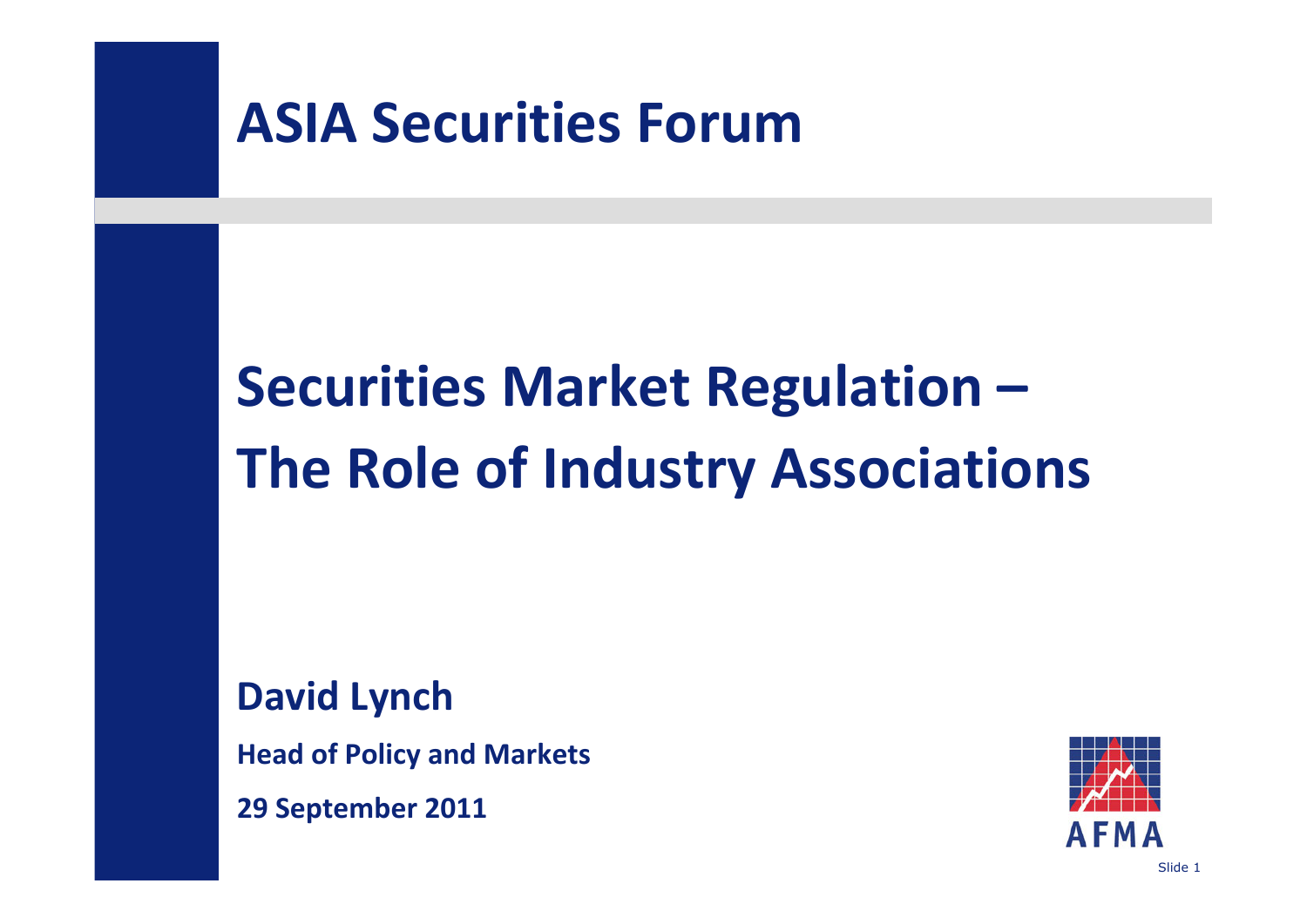#### **Key Points to Consider**

## **Example 1 Changes in Securities Regulation**

## **Responses by Industry Associations**

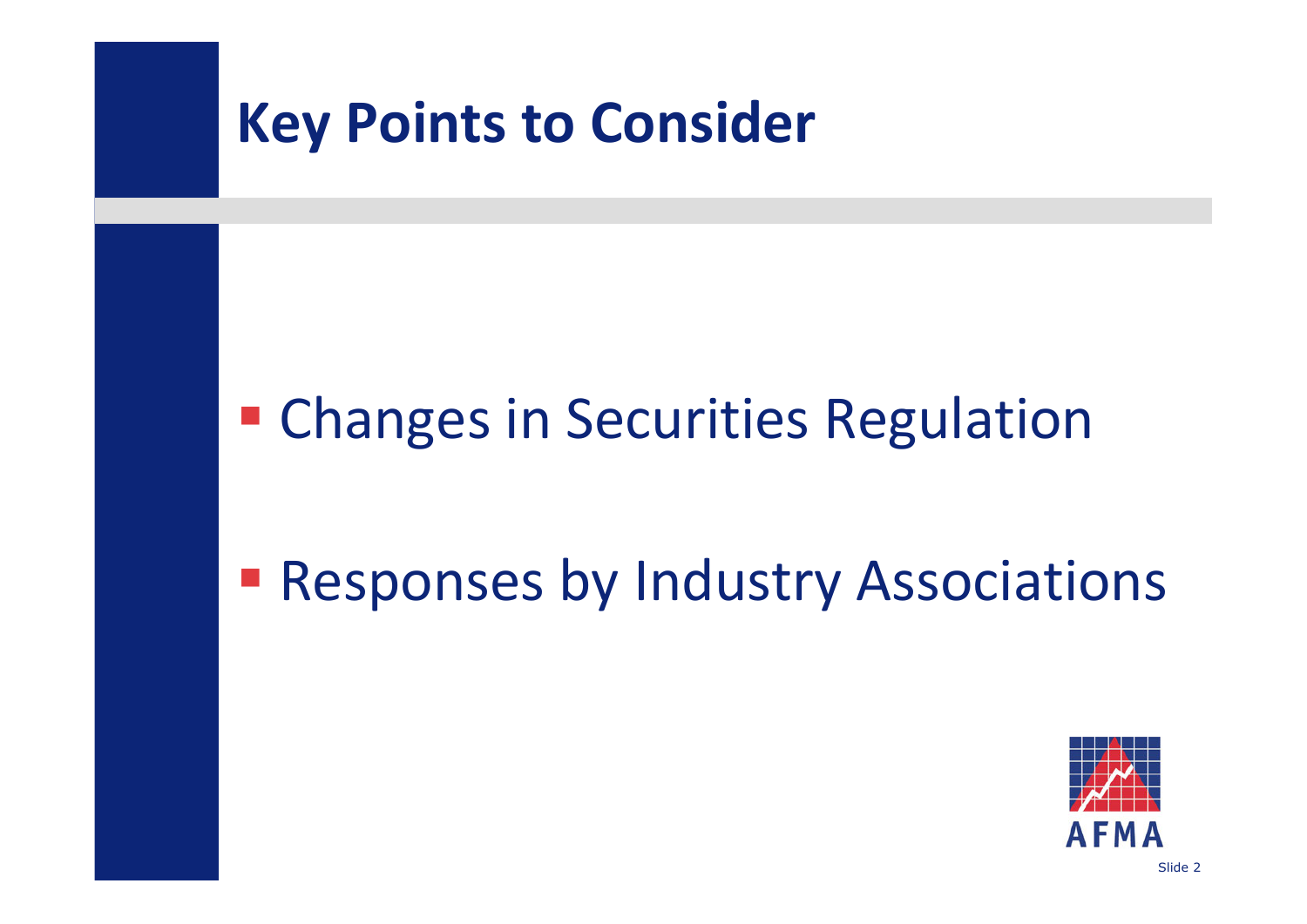## **About AFMA**

*1. Policy advocate for participants in financial markets*

- *2. Enables industry self‐management of wholesale OTC markets*
- *3. Provider of OTC market data services*
- *4. Provider of accreditation & education services*

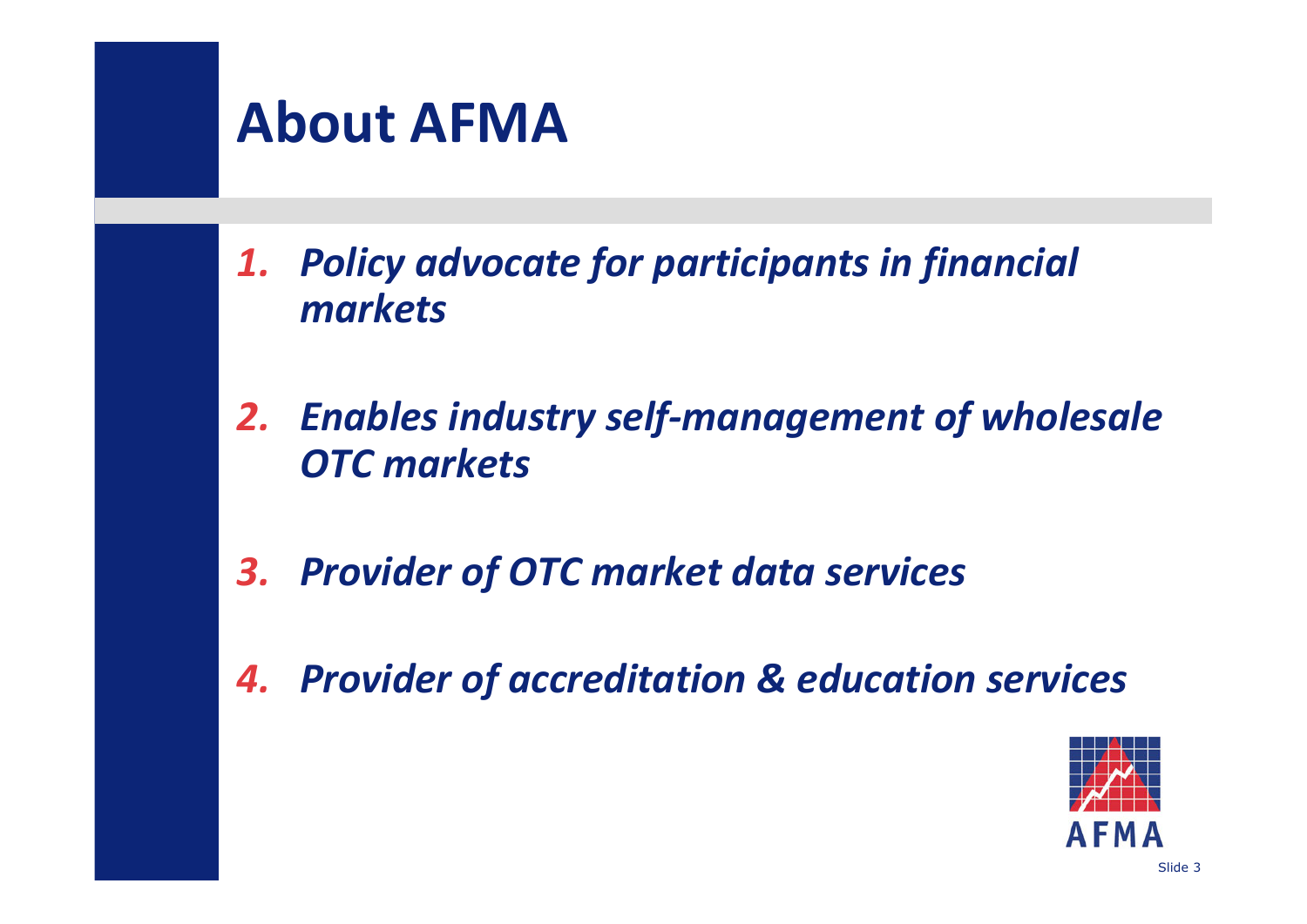#### Committee Structure



Slide 4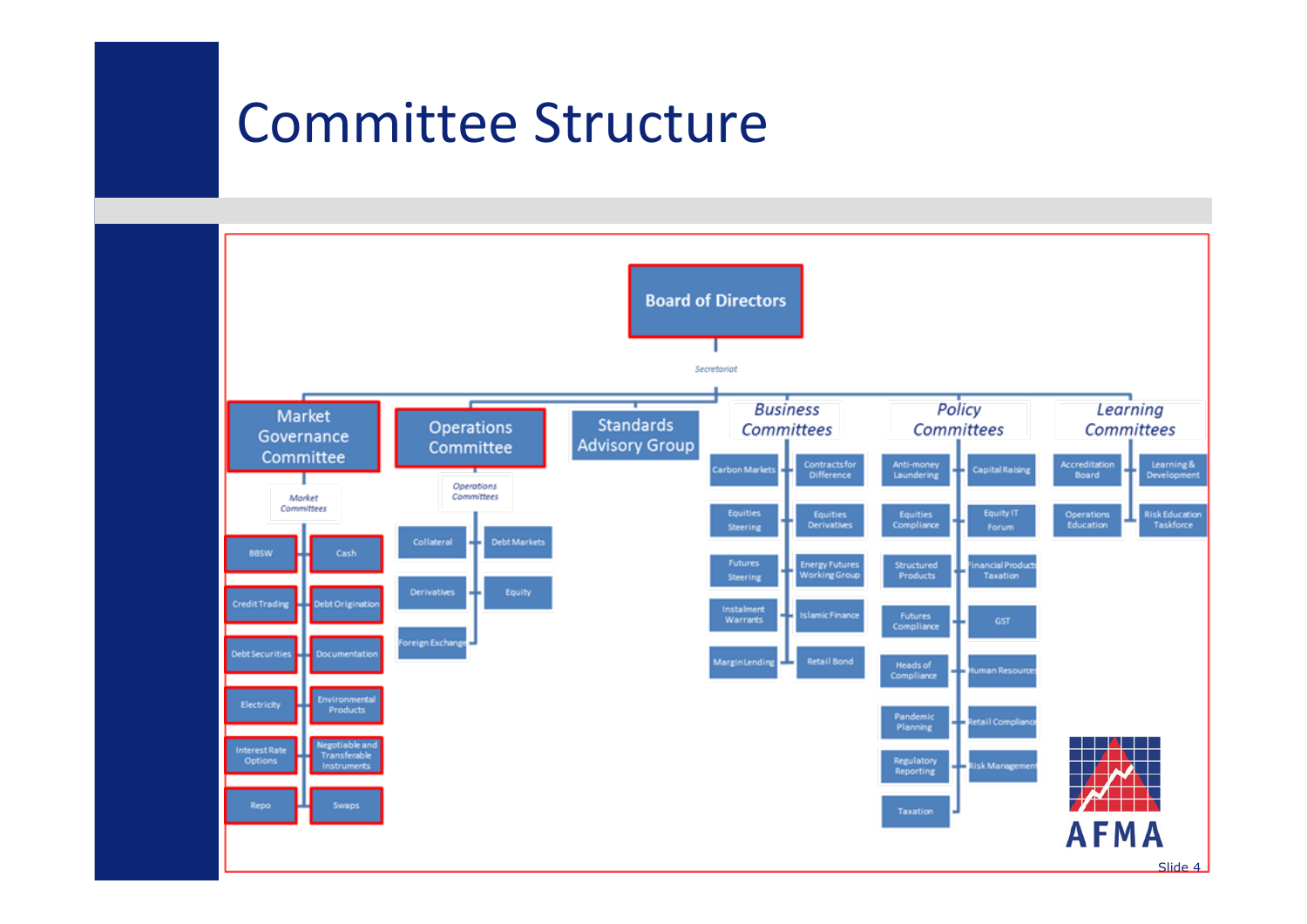## **Policy Advocacy**

#### **Core business of AFMA – Relationship based**

- Member firms – banks, stockbrokers, traders …….
- $\mathcal{L}_{\mathcal{A}}$ **Politicians and government departments**
- $\mathcal{L}_{\mathcal{A}}$ Financial system regulators
- $\overline{\mathbb{R}}$ **International bodies and other regulators**
- Other industry bodies

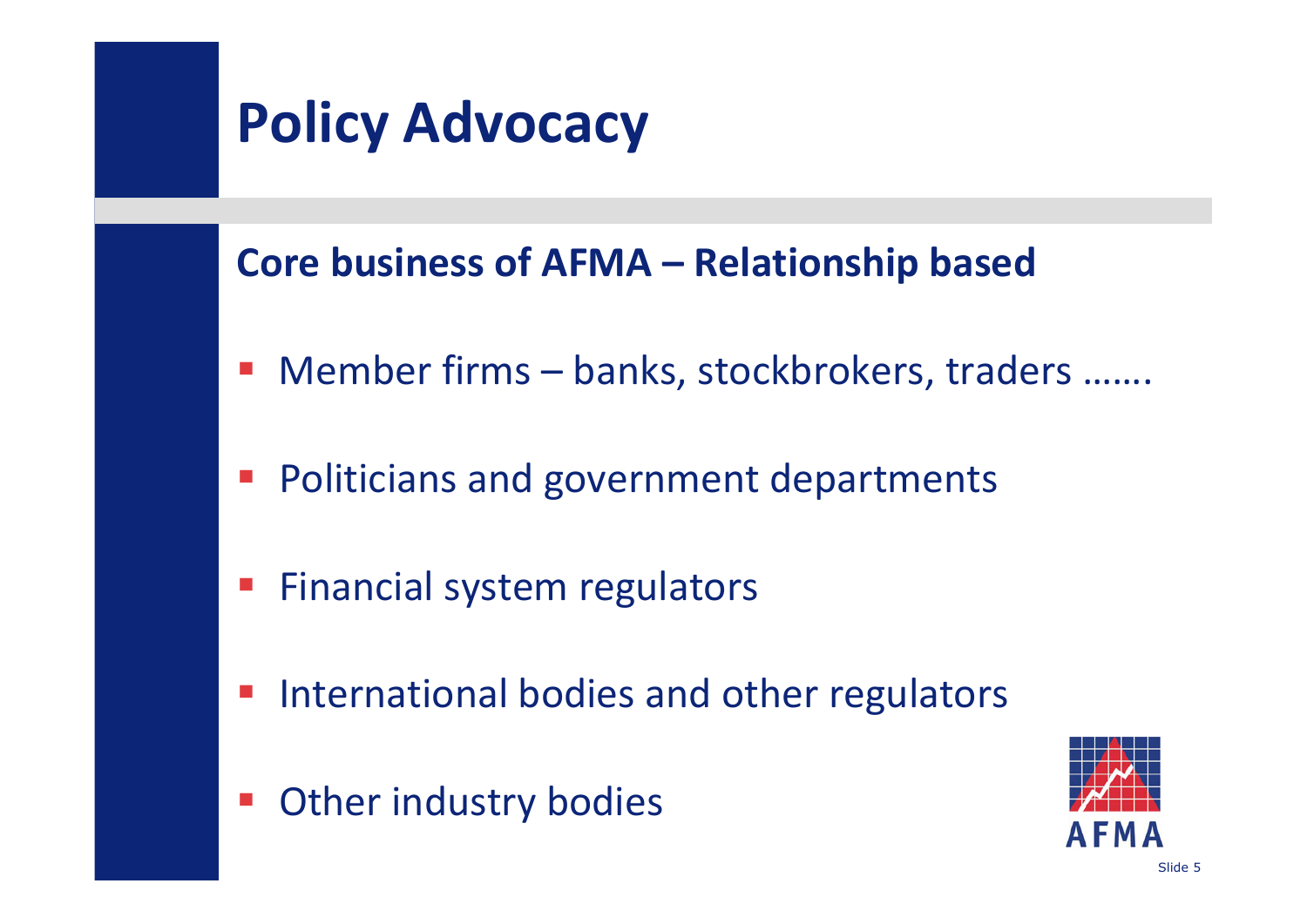## **OTC Market Management**

#### **Core business of AFMA – Governance based**

- **EX Covers institutional OTC markets**
- Hierarchy of elected governance committees
- Rules for making trading conventions and practices
- Market efficiency and integrity oversight

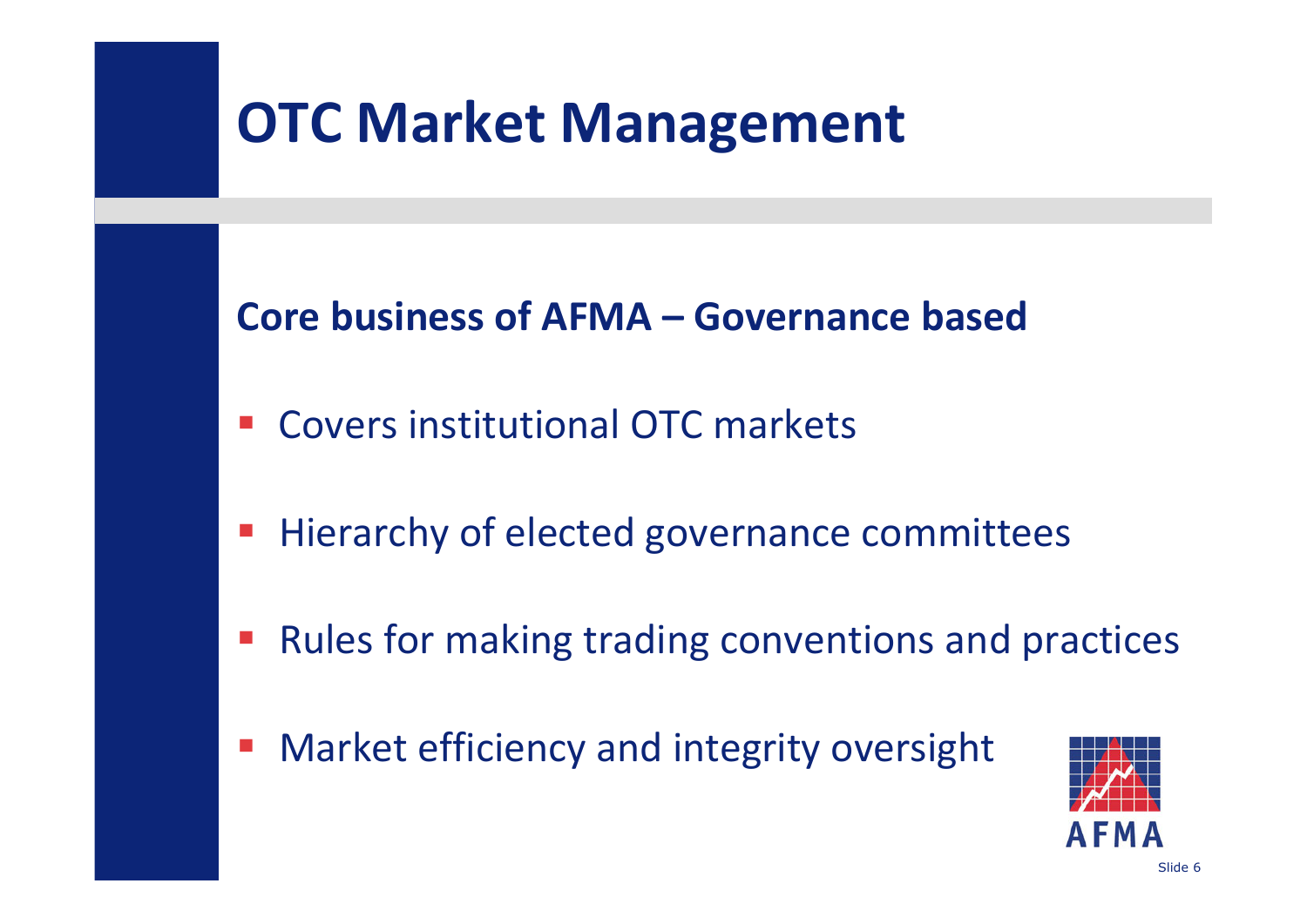## **Sources of Regulatory Change**

#### **Global Financial Crisis**

**- Technology** 

#### **- Market Competition**

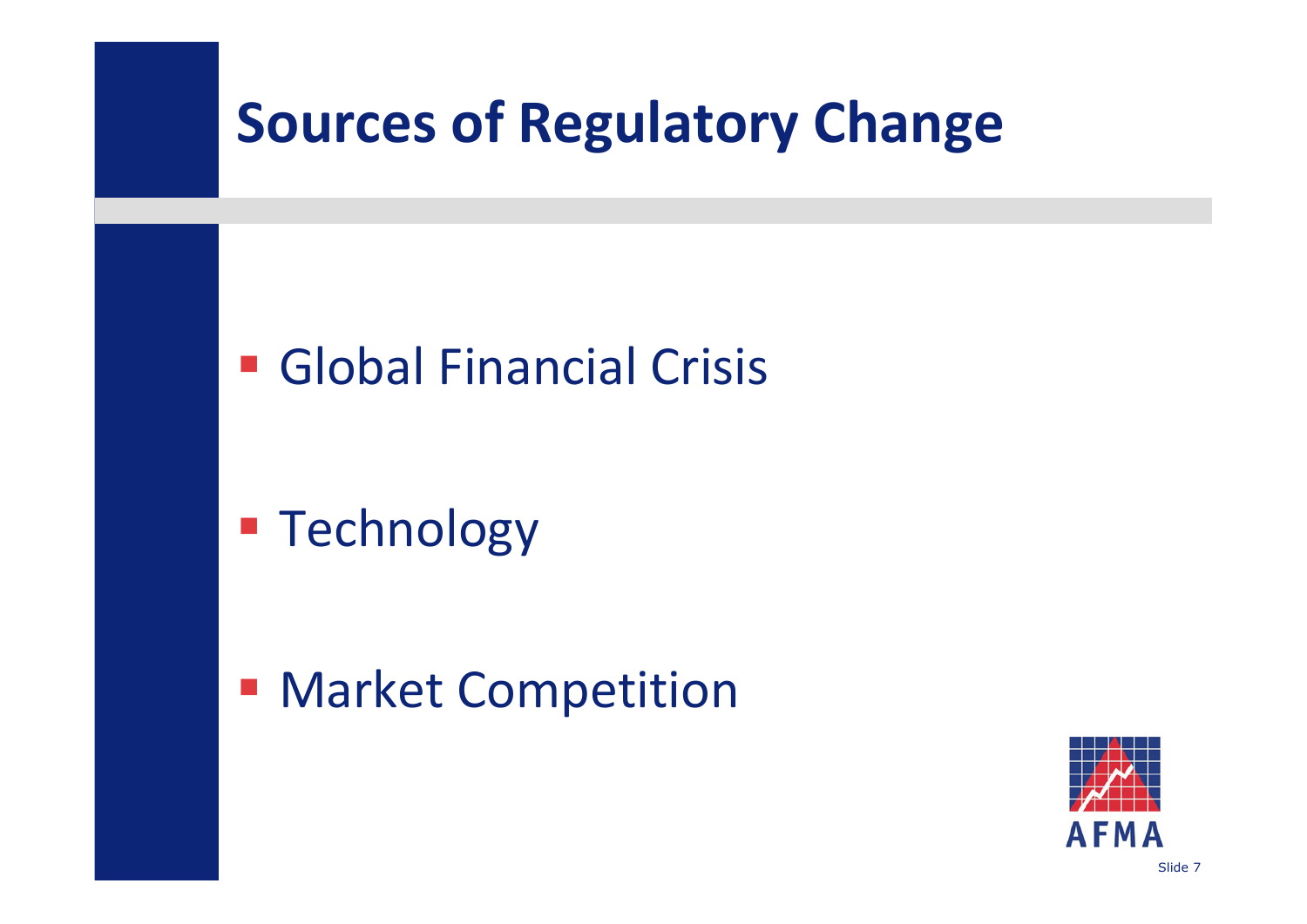## **Role of Industry Associations**

#### **Prevent regulation**

#### **Inform regulation**

**Assist implementation of regulation** 

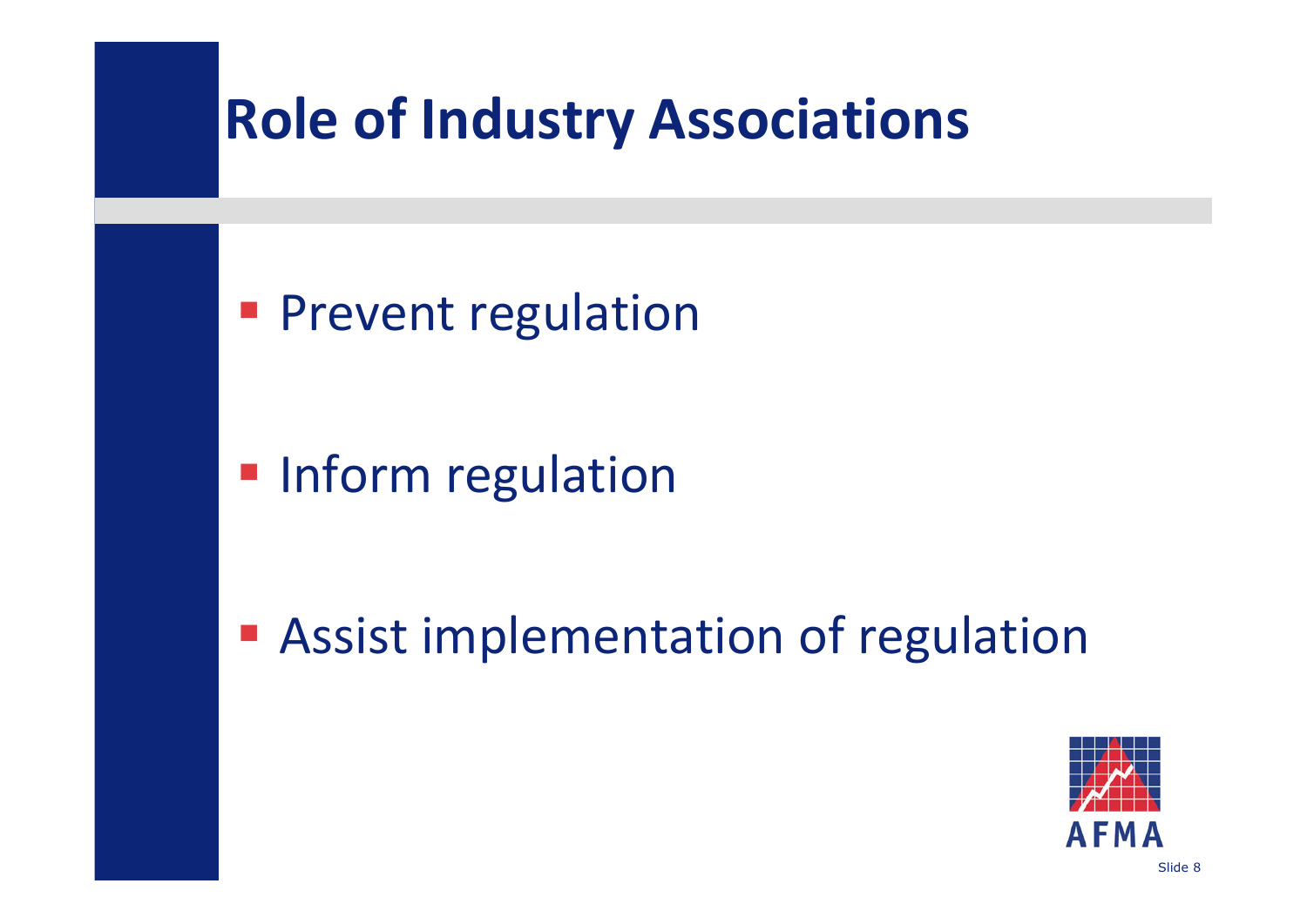## **Recent AFMA Initiatives**

- **Industry standards**
- **Equity IT Forum**
- **OTC** enhancements
- **International affairs**